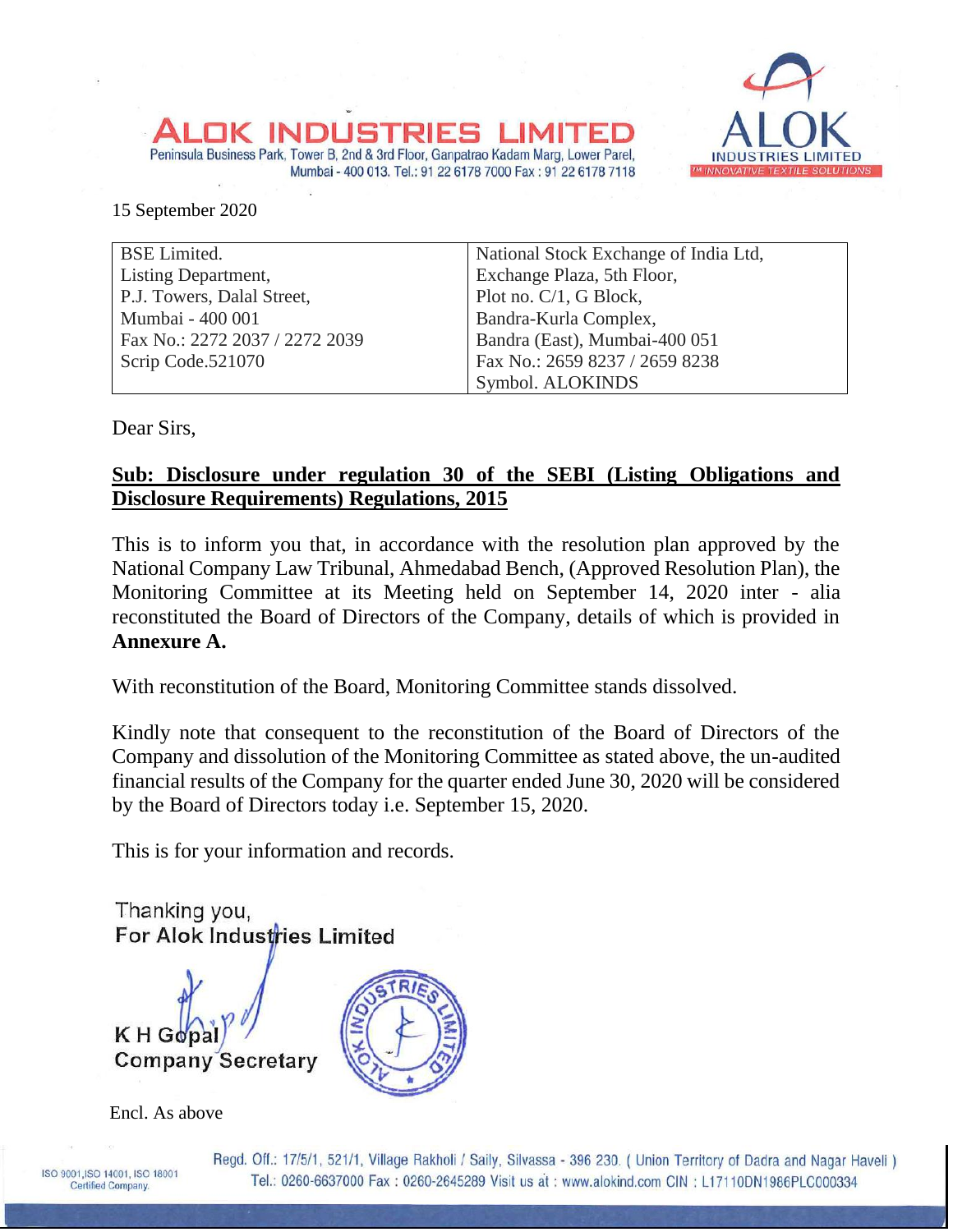# **Annexure-A**

# **Details of the Board of Directors of the Company**

| <b>Name</b>                                                                                                                                                                                                        | for<br>Reason<br>change                                                                                                                                                                                    | <b>Date</b><br><b>of</b><br>Change | <b>Term</b><br>of<br><b>Appointment</b>                                                                                          | <b>Relationship</b><br>with<br>members of<br>the Board, if<br>any (in case<br><b>of</b><br>appointment<br>of directors) |
|--------------------------------------------------------------------------------------------------------------------------------------------------------------------------------------------------------------------|------------------------------------------------------------------------------------------------------------------------------------------------------------------------------------------------------------|------------------------------------|----------------------------------------------------------------------------------------------------------------------------------|-------------------------------------------------------------------------------------------------------------------------|
| Mr. Ashok B. Jiwrajka<br>Mr. Dilip B. Jiwrajka<br>Surendra<br><b>B.</b><br>Mr.<br>Jiwrajka<br>Mr. Surinder<br>Kumar<br><b>Bhoan</b><br>Keshav<br>D.<br>Mr.<br>Hodavdekar<br>Mr. Suneet Shukla<br>Mr. Tulsi Tejwani | Deemed<br>resignation<br>pursuant to the<br>resolution plan<br>approved<br>by<br>Hon'ble<br>the<br><b>National</b><br>Company Law<br>Tribunal,<br>Ahmedabad<br>Bench on 8th<br>March 2019.                 | September<br>14, 2020              | <b>NA</b>                                                                                                                        | <b>NA</b>                                                                                                               |
| Mr. Hemant Desai<br>Mr. Anil Rajbanshi<br>Mr. Ramchandran<br>Venkataraman<br>Mr. Samir Chawla                                                                                                                      | Additional<br>Non - Executive<br><b>Director</b><br>Additional<br>Non - Executive<br><b>Director</b><br>Additional<br>Non - Executive<br><b>Director</b><br>Additional<br>Non-Executive<br><b>Director</b> | September<br>14, 2020              | The term of<br>appointment<br>be<br>shall<br>in in<br>accordance<br>with<br>the<br>provisions of<br>the<br>Companies<br>Act 2013 |                                                                                                                         |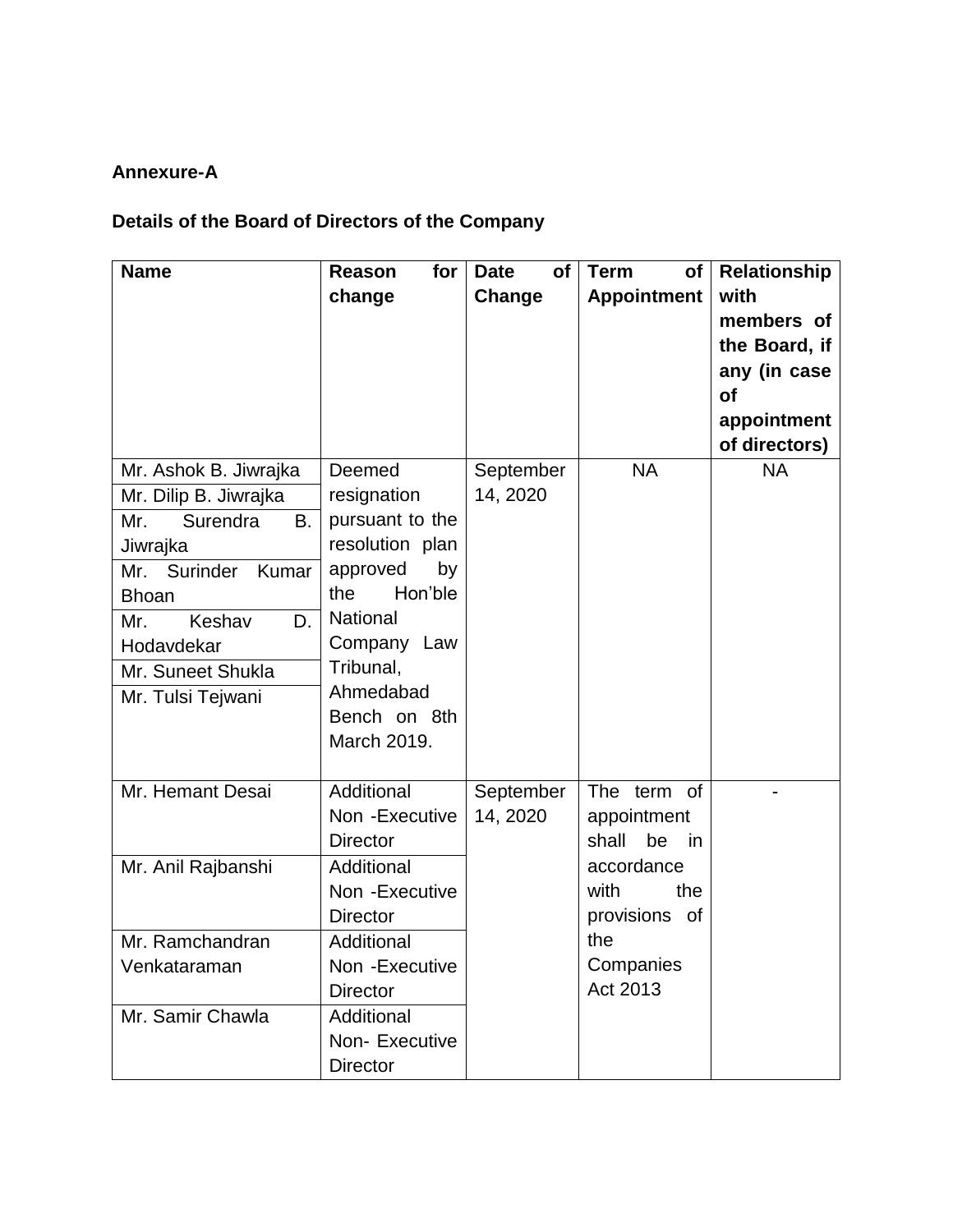| Mr.               | Siddharth | Additional      |
|-------------------|-----------|-----------------|
| Achuthan          |           | Independent     |
|                   |           | <b>Director</b> |
| Mr. Rahul Dutt    |           | Additional      |
|                   |           | Independent     |
|                   |           | <b>Director</b> |
| Ms.               | Mumtaz    | Additional      |
| <b>Bandukwala</b> |           | Independent     |
|                   |           | <b>Director</b> |

In accordance with the circular dated June 20, 2018, issued by the Stock Exchanges, we hereby confirm that none of the Directors of the Company are debarred from holding the office of Director by virtue of any Securities and Exchange Board of India (SEBI) order or any other such authority.

A brief profile of Directors is appended below.

# **MR. HEMANT DESAI:** (DIN: 00008531)

Mr. Hemant Desai is Managing Director, Gujarat Chemical Port Ltd. (GCPL), a joint venture of Reliance Industries Limited (RIL) and Six PSUs of Govt. of Gujarat.

GCPL has modern port infrastructure and facilities for handling 5 MMTPA of liquid hydrocarbons, cryogenic petrochemicals and chemicals.

He is part of the core leadership team at RIL for the past more than three decades. He is Advisor and Mentor, Reliance Group leading diverse corporate initiatives of Petrochemicals Complex at Hazira and Dahej, Man-made fibres business, Jamnagar Refinery and SEZ, its related industrial infrastructure of Power, Ports, Petroleum and Gas Pipelines, Petro-Retail outlets. He is also actively involved with RIL's fast growing Consumer businesses of Retail, Jio 4G and Broadband.

He is spearheading various business and public institutions as Chairman of:

- Hazira Area Industries Association (HAIA) (Hazira has attracted investments worth US\$ 27 Bn),
- Board of Management of Hazira Notified Area and
- Gujarat Captive Jetty Association.

He is a Member of Board of Governors, Auro University, a deemed University in Surat, Gujarat.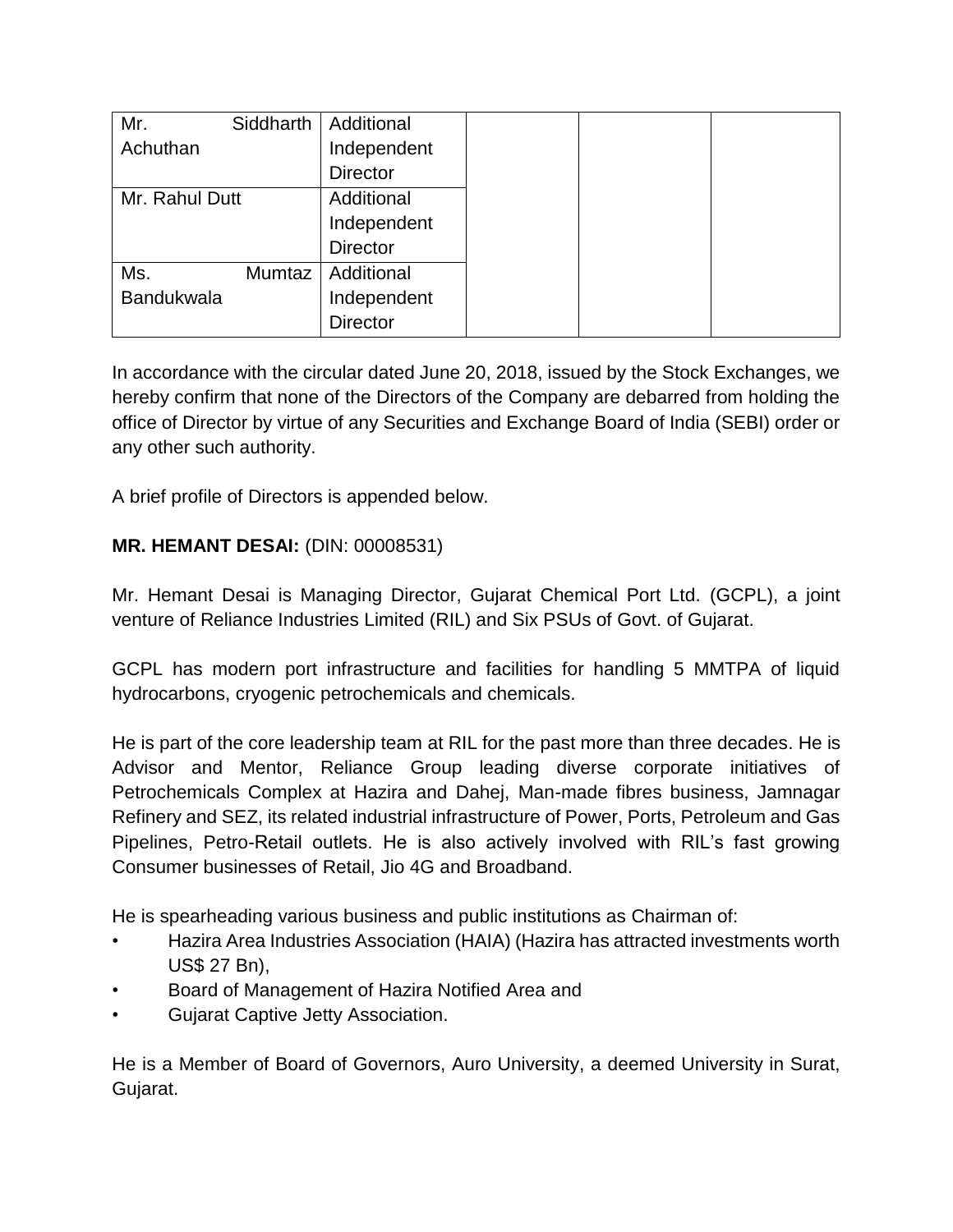### **MR. ANIL RAJBANSHI:** (DIN: 03370674)

Mr. Anil Rajbanshi, is the Ex-Chairman of The Synthetic & Rayon Textiles Export Promotion Council and is a long Standing Member of Committee of Administration of the Council (SRTEPC).

He is also the member of the National Committee of Textiles of CII and FICCI. He represents Reliance and SRTEPC in Textiles Committee and represents Reliance Industries Limited at Sasmira. He has many years of experience of working with major fibre producers and has been involved with the Indian Man-made fibre textiles industry since 1989.

He is the Senior Executive Vice President & Head Corporate Affairs of PETCHEM at M/s. Reliance Industries Limited.

He is the Director of Recron (Malaysia) Sdn Bhd, a Reliance Group company that operates world's largest integrated textile complex. He was knighted by government of Malaysia in 2008.

## **MR. VENKATARAMAN RAMACHANDRAN:** (DIN: 02032853)

Mr. Venkataraman Ramachandran (50) is a Commerce graduate from the Bharathiar University and an associate member of the Institute of Chartered Accountants of India, the Institute of Cost Accountants of India and the Institute of Company Secretaries of India. He has over 25 years of work experience in audit, accounting, finance, taxation and corporate law functions across various sectors such as manufacturing, telecommunications, technology and infrastructure. He has been associated with the Reliance group since 2004.

#### **MR. SAMIR CHAWLA:** (DIN: 03499851)

Mr. Samir Chawla has over 26 years of experience in Banking and Financial Services Sector and is associated with JM Financial Asset Reconstruction Company Limited (JMFARC) since October 2017. Prior to JMFARC, for 4 years, he had a venture which helped companies in restructurings.

He holds PGDM from IIM Calcutta and B.Tech. from lIT Kanpur.